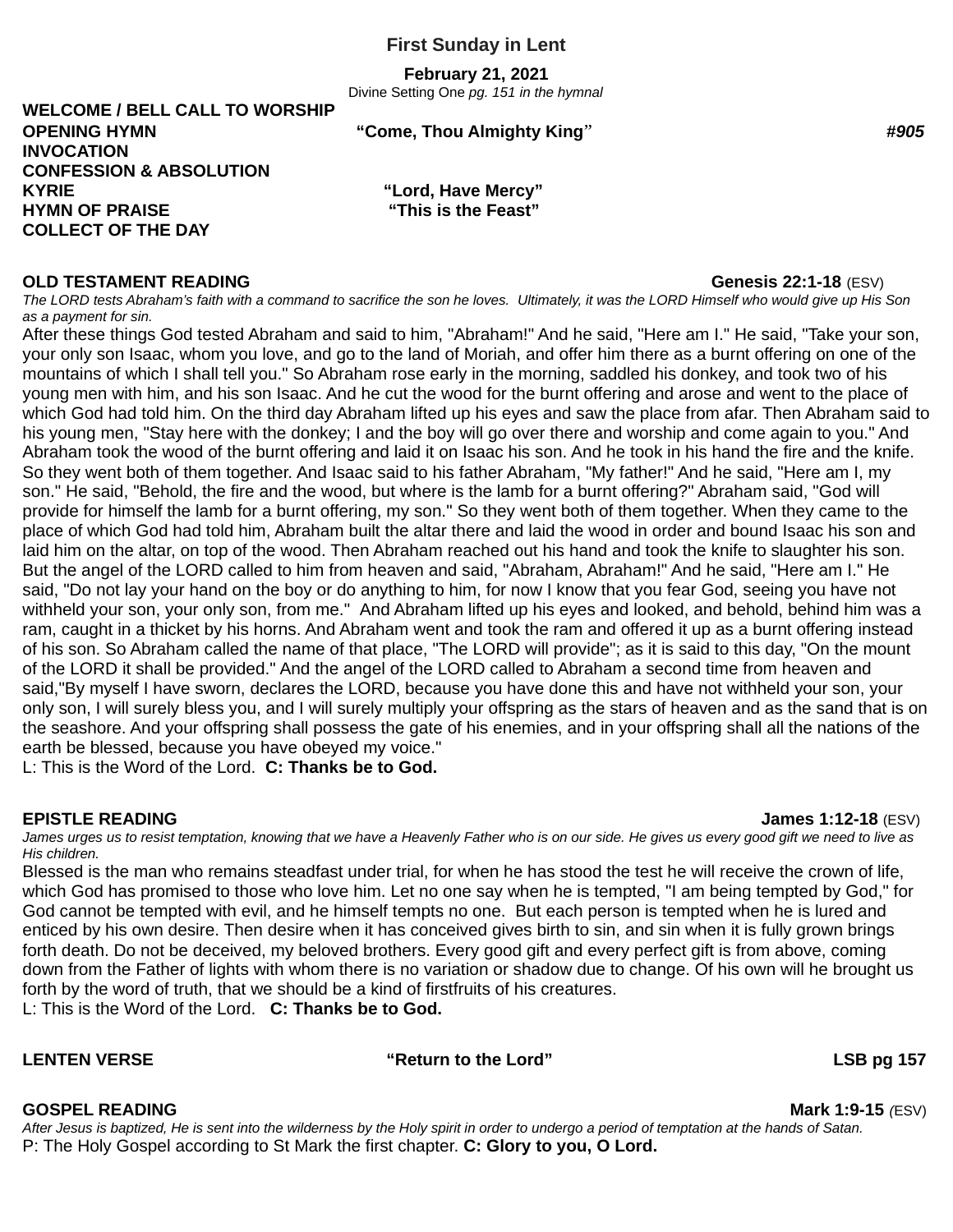In those days Jesus came from Nazareth of Galilee and was baptized by John in the Jordan. And when he came up out of the water, immediately he saw the heavens being torn open and the Spirit descending on him like a dove. And a voice came from heaven, "You are my beloved Son; with you I am well pleased." The Spirit immediately drove him out into the wilderness. And he was in the wilderness forty days, being tempted by Satan. And he was with the wild animals, and the angels were ministering to him. Now after John was arrested, Jesus came into Galilee, proclaiming the gospel of God, and saying, "The time is fulfilled, and the kingdom of God is at hand; repent and believe in the gospel." P: This is the Gospel of the Lord. **C: Praise to You, O Christ.**

| <b>NICENE CREED</b><br><b>CHILDREN'S MESSAGE</b><br><b>HYMN OF THE DAY</b><br><b>SERMON</b><br><b>OFFERING</b> | "Christ, the Life of All the Living"      | <b>Jody Wiemer</b><br>#420 vs 1-4 |
|----------------------------------------------------------------------------------------------------------------|-------------------------------------------|-----------------------------------|
| <b>OFFERTORY</b><br><b>PRAYERS OF THE CHURCH</b>                                                               | "What Shall I Render to the Lord"         |                                   |
| <b>PREFACE</b>                                                                                                 | <b>+SERVICE OF THE SACRAMENT+</b>         |                                   |
| <b>SANCTUS</b><br><b>LORD'S PRAYER</b><br>THE WORDS OF OUR LORD                                                | "Holy, Holy, Holy Lord"                   |                                   |
| <b>AGNUS DEI</b>                                                                                               | "Lamb of God"                             |                                   |
| <b>COMMUNION HYMN</b><br><b>DISMISSAL</b><br><b>POST-COMMUNION COLLECT</b><br><b>BENEDICTION</b>               | "Draw Near and Take the Body of the Lord" | #637                              |
| <b>CLOSING HYMN</b><br><b>ANNOUNCEMENTS</b>                                                                    | "Lord, Take My Hand and Lead Me"          | #722                              |
|                                                                                                                | <b>PRAYER REQUESTS</b>                    |                                   |

Rev Matthew Mau and St John Lutheran Church, Waco

Rev Eddie Mekasha, missionary to Sudanese and Ethiopian Immigrants

**For Our Congregation and Community: Family of Darrell Lee Windhorst (Father of Amy Haberman) passed away**

**Family of Jim Wiemer (brother of Diane Mooney) who passed away**

**Dealing with an illness:** Jenni Conell, Shelley Scheele, Stephen Ramsey, Derek Glassman, Christal Fehlhafer, Shirley Utter, Roger Rhodes, Aaron DeWaard, Paula Huebschman (Jamie Ramsey's mother), Mitch Peeks, Hawley Family, Bill Chessar (brother of Teresa Rathjen), Sheila Franks, Dick Greenwood, Linda Ehlers, Carole Stern (Heather Wellman's mother), Shelley Neemeyer (Sheri Hahn's sister-in-law), Mya Noreen (Great Grand Daughter of Darlene Link)

**Recovering from surgery:** Collin Sansom**,** Duane Barth, Anna (Friend of DuAnne Deremer)

*St. Paul Lutheran Church: 1100 D Street, Utica, Nebraska 402-534-2200 (phone); School:402-534-2121 Pastor: Rev. Jon Dunbar; Visitation Pastor: Rev. Richard Gudgel; Principal: Mr. Bob Brauer* Cell:402-641-4813 Cell:402-319-0965 Cell:402-534-3406 *DCE: Brittany Fulcer; 414-292-8069*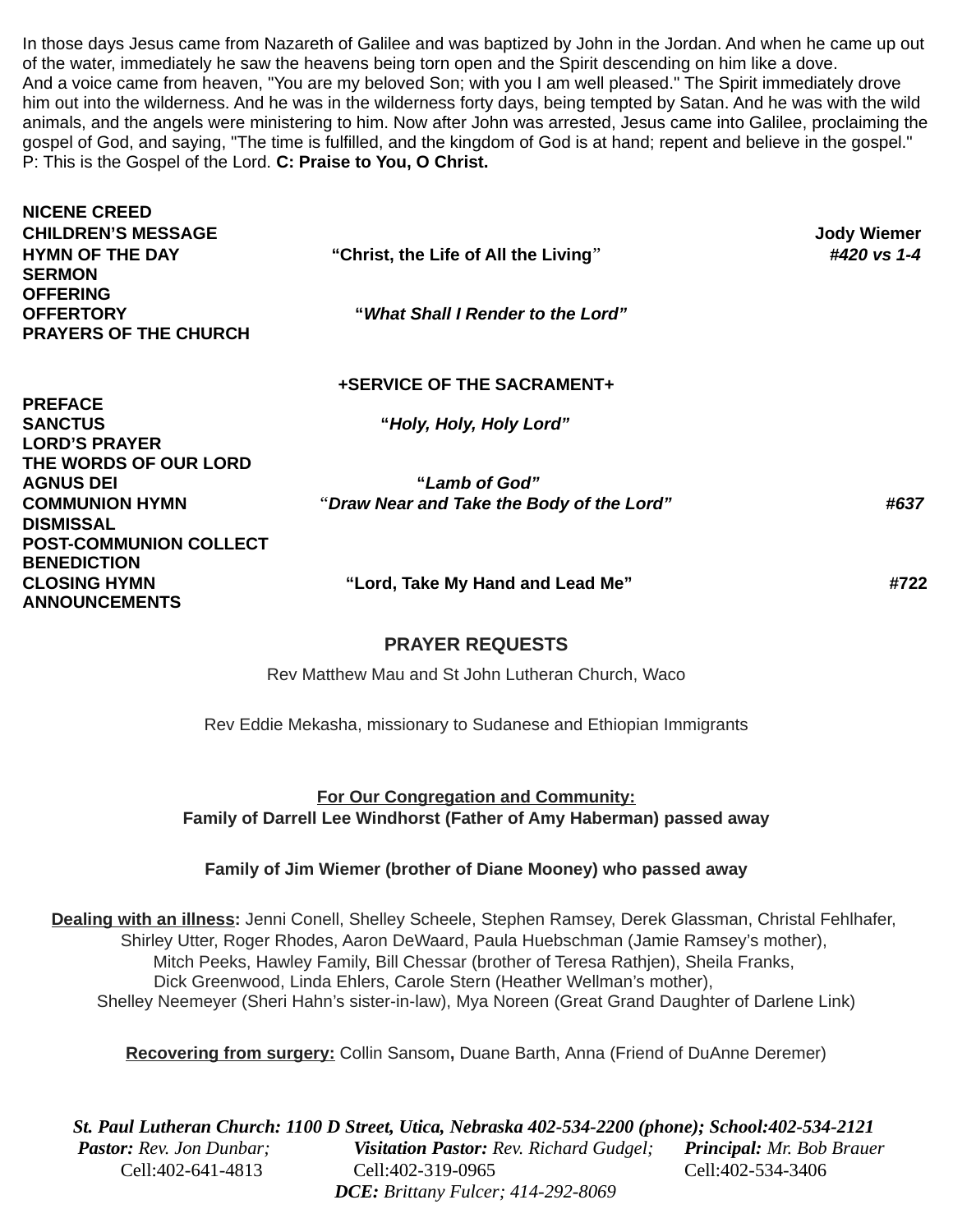## *In Response to God's Love*

February 14: Total Attendance: 63 Sunday School: No Sunday School

### *VOLUNTEERS:*

# **TODAY(02-21-21) Acolyte:** Jayden Butzke **Lay Reader:** Tim Heidorn **Organist:** Pat Koch

## *THIS WEEK*

| <b>SUNDAY (02-21)</b>  | 9:00 AM   | Worship w/Communion online and in person                 |  |  |
|------------------------|-----------|----------------------------------------------------------|--|--|
|                        | 10:30 AM  | Bible Study online and in person Sunday School in person |  |  |
|                        | 1:30 PM   | <b>Voters Meeting</b>                                    |  |  |
|                        | 6:00 PM   | Junior High Youth Group                                  |  |  |
|                        | 7:30 PM   | Senior High Youth Group                                  |  |  |
| <b>MONDAY</b> (02-22)  | 1:00 PM   | <b>Bible Study</b>                                       |  |  |
| <b>TUESDAY (02-23)</b> | --------- | Grapevine Info Due to the Church Office                  |  |  |
| WEDNESDAY (02-24)      | 8:45 AM   | Orphan Grain Train                                       |  |  |
|                        | 3:45 PM   | <b>Midweek Class</b>                                     |  |  |
|                        | 7:00 PM   | <b>Lent Worship Service</b>                              |  |  |
| THURSDAY (02-25)       |           |                                                          |  |  |
| <b>FRIDAY (02-26)</b>  | 6:00 AM   | Men's Bible Study                                        |  |  |
| SATURDAY (02-27)       |           |                                                          |  |  |
| <b>SUNDAY (02-28)</b>  | 9:00 AM   | Worship online and in person                             |  |  |
|                        | 10:30 AM  | Bible Study online and in person/Sunday School in person |  |  |
|                        | 6:00 PM   | Junior High Youth Group                                  |  |  |
|                        | 7:30 PM   | Senior High Youth Group                                  |  |  |

| As of 02-17-21                               | Amount received<br>$02 - 14 - 21$ | Needed each<br>week | Received YTD<br>2021 | <b>YTD Amount needed</b><br>to cover 2021 budget | <b>Difference</b> |
|----------------------------------------------|-----------------------------------|---------------------|----------------------|--------------------------------------------------|-------------------|
| <b>General Fund</b>                          | \$9,201.00                        |                     | \$89,759.00          |                                                  |                   |
| <b>Thrivent Choice</b>                       | \$0.00                            |                     | \$0.00               |                                                  |                   |
| <b>School Tuition</b>                        | \$0.00                            |                     | \$3,851.00           |                                                  |                   |
| <b>Total</b>                                 | \$9,201.00                        | \$15,661.00         | \$93,610.00          | \$107,468.00                                     | $-$13,858.00$     |
| <b>Building Fund</b>                         | \$200.00                          |                     | \$250.00             | Bldg Fund**                                      | \$47,117.00       |
| <b>Teacherage Fund</b>                       | \$0.00                            |                     | \$175.00             | Teacherage Fund                                  | \$75.00           |
| <b>Restricted Funds</b><br>(other than bldg) | \$309.00                          |                     | \$1,042.00           |                                                  |                   |
| Mekasha Mission<br>(9/20-8/21) 5k goal       | \$200.00                          | \$87.00             | \$2,565.00           | \$2,308.00                                       | \$257.00          |

Current Operating Note: \$0.00 (debt limit is \$90,000) \*\*Insurance Proceeds Received

*I would like to take this opportunity to thank everyone for their prayers, cards and calls after my knee surgery. I am so greatful for my Church Family. I am looking forward to being back in church soon. God's Blessings to All! Linda Luebbe*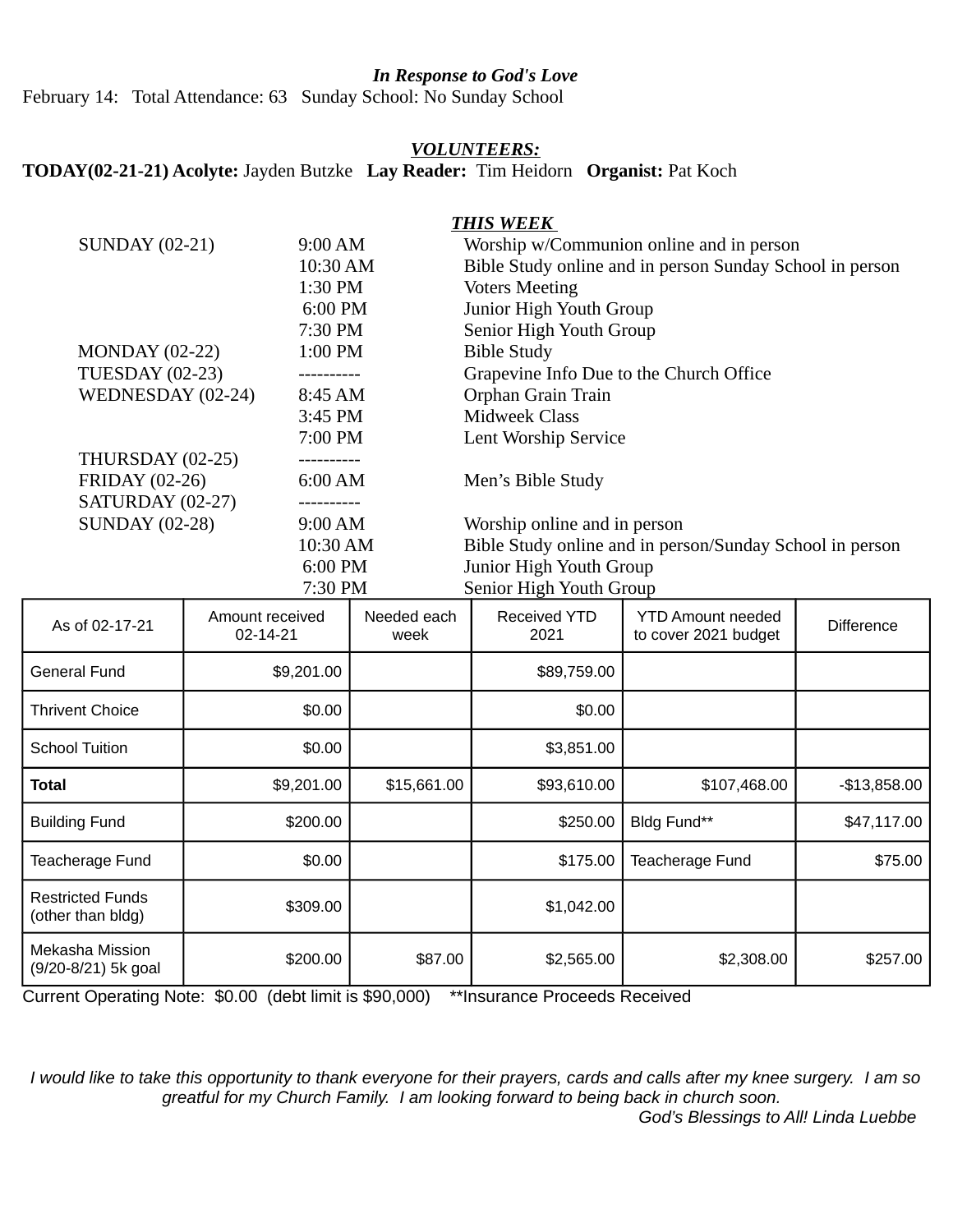### *NEW Women's Bible Study Group*

*Here is an opportunity for women in our congregation to have a midweek refocus on their faith during this season of Lent. Started Ash Wednesday (2/17) a group will be meeting in the fellowship hall every Wednesday 6:00-7:00pm. No homework or prep necessary! Just come and enjoy the blessing of Christian fellowship and time in God's Word. If you have any questions, please contact Lana Hoffschneider.*

**Arvon Engel, is turning 80 next month** and Bonnie and David Engel, Becky Engel Householder would like to do a card shower for him. His birthday is February 19 th. If you would like to send a card to him, his address is: 7205 Maybeck View Peyton, CO. 80831 Arvin was a life science teacher at Centennial from 1966-1986.

 *Lenten Devotion Booklets Available These booklets are short daily devotions for your family to use Ash Wednesday through Easter Sunday. They are based around our worship theme, "Return to the Lord" (Joel 2:13), and are available at the Welcome Center.*

Exactly two years ago our congregation began praying for Darlene Link's great granddaughter, Mya Noreen. She was two years old when she was diagnosed with bone cancer leukemia. Mya is still in treatment for several more months. With no immunity to any germs, the covid virus has made her more of a prisoner in her home with family and caregivers. Her family (dad Richie, mom Laura, twin brother Elijah and younger brother Levi) feels the support of all the prayers given to Mya. Thank you for that. What more can you do? Donate to childhood cancer, give blood if you are able. But be grateful, give thanks and praise for your healthy children/family. A photo of the Noreens is posted on the board in the hallway. Darlene Link THANK YOU. Many thanks to all who contributed to the special door offering which brought in \$1,080.00 for the LLL Special Projects. This will help support the various LLL projects as well as scholarships for students who are going into full time church work. St. Paul LLL

**Lutheran Basics Class Pastor Dunbar will be teaching a six-week class on Lutheran teaching (based on the Small Catechism) starting on Sunday, February 21st.** This class is open to anyone interested in church membership or as a refresher course for current members. We will meet in the choir room (next to the sanctuary) during the Sunday School hour.

*Preschool Enrollment Time St. Paul Preschool in Utica is now taking enrollment for the 2021-2022 school year. There will be a Preschool Open House on Saturday, February 27th from 10:00am to 11:00am for interested families to visit our classroom. The preschool is located on the east end of the school building behind the church. Children should be 3 years old by July 31, 2021 to attend preschool next year. We are excited to offer another year of social, emotional, cognitive, physical, AND spiritual learning experiences for preschoolers in and around our community! For more information please call the school at 402-534-2121 or preschool teacher, Pam Johansen, at 402-534-5138. Please share this information with friends and family who may be interested in our preschool program. We can also schedule a visit at another time. St. Paul Preschool is tuition free, but there is a \$250 yearly book and registration fee for all students who attend St. Paul School, with a maximum of \$500 per family with multiple students at St. Paul. Assistance to cover this fee is available if needed. An enrollment form and \$35 nonrefundable deposit (which will cover snack fees) must be returned to hold your child's spot for next year.*

# *St. Paul Lutheran School Parent's Association Pulled Pork Meal*

*Pulled Pork Sandwich, Baked Beans, Potato Chips Soft-serve Vanilla Ice Cream*

*Sunday, February 28 10:30 -1:00 St. Paul Lutheran School, Utica*

*Carryout or Drive Thru – ONLY Drive thru will be located on the south side of the school*

*Free Will Donation Proceeds go toward school improvement and student betterment projects*